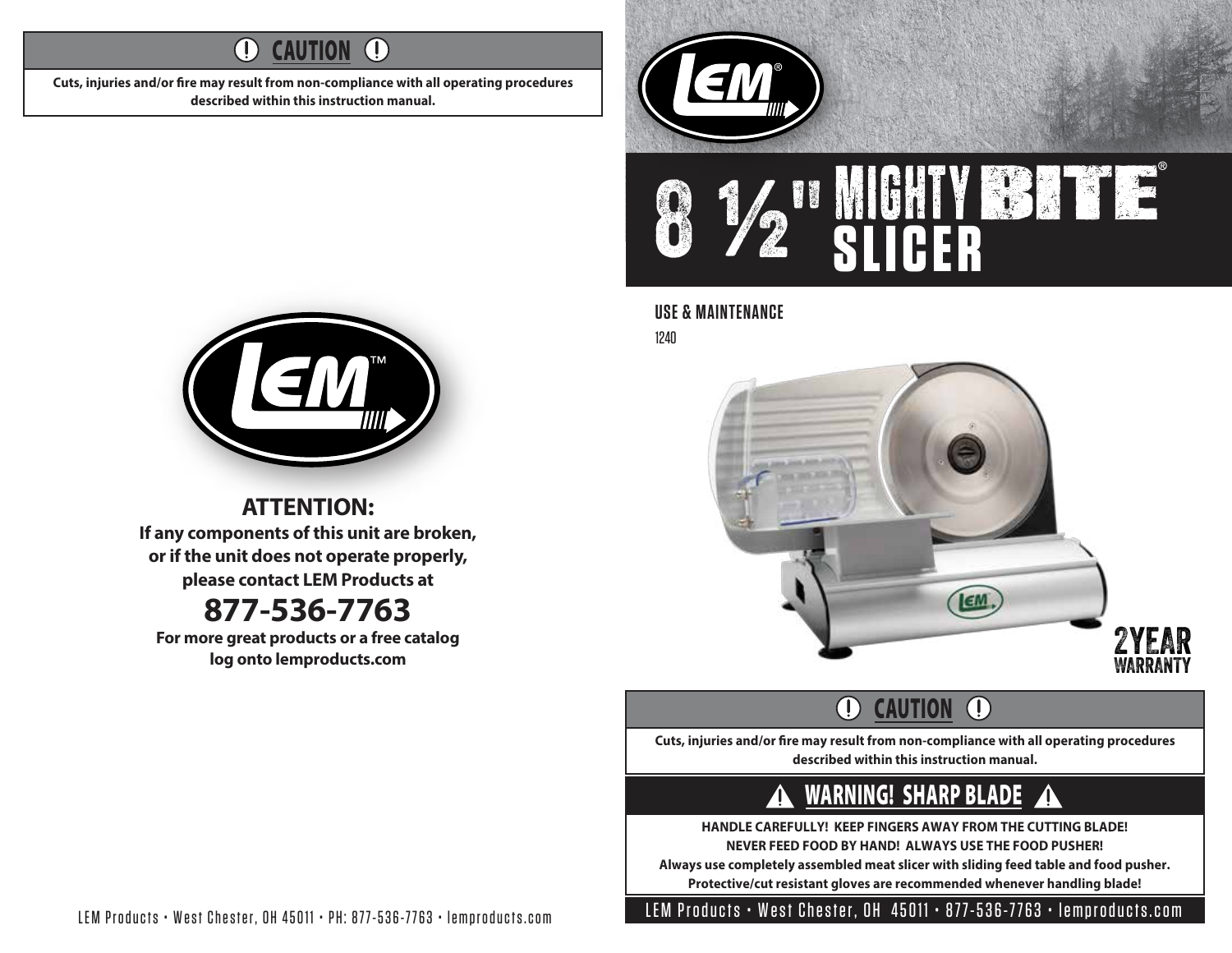#### $\bigcirc$ **CAUTION**  $\left( \mathbf{l}\right)$

Before using the slicer for the first time please make sure to read carefully and thoroughly **through these operating instructions and the safety advice. Familiarize yourself completely with the functions of the appliance.**

## GENERAL WARNINGS AND SAFETY INFORMATION

- 1. Always ensure that the slicer is properly assembled and safely set up before use.
- 2. **DO NOT** leave the slicer unattended if it can be switched on and operated.
- 3. **CAUTION:** This appliance is not recommended for use near or by children or persons with certain disabilities. Set up and store the slicer out of reach of children. When not in use disconnect the slicer from power source. Store the device in a secure and dry place out of reach of children. Do not allow children to operate the slicer.
- 4. **CAUTION:** Exposed sharp metal blade! Use Extreme Caution when handling and cleaning metal blade. Do not touch sharp edge of the blade. It is recommended that cut resistant gloves be worn when handling the blade. Never touch the blade when the slicer is in use.
- 5. Thoroughly hand-wash all removable slicer parts with warm, soapy water prior to use. Do not soak. **NOT DISHWASHER SAFE** (discoloration may occur).
- 6. To avoid injury, never hand feed food to be sliced. Sliding feed table and food pusher should always be in place during use.
- 7. **CAUTION: NEVER PUT YOUR FINGERS NEAR THE BLADE WHILE IT IS IN OPERATION.**
- 8. The slicer must be connected to a 120V AC electric supply only.
- 9. This appliance has a polarized plug (one blade is wider than the other). To reduce the risk of electric shock, this plug will fit in a polarized outlet one way. If the plug doesn't fit fully into the outlet, reverse the plug. If it still does not fit, contact a qualified electrician. **DO NOT** modify the plug in any way.
- 10. DO NOT operate with a damaged cord or plug, after the unit malfunctions, has been damaged in any way or if appliance has been immersed in water or other liquid. Return unit to LEM Products for assessment and repair.
- 11. Always unplug unit when not in use, when changing parts or cleaning.
- 12. Never unplug by pulling on the power cord, always pull directly on the plug itself.
- 13. DO NOT let cord hang over edge of table or counter, contact sharp edges or touch hot surfaces.
- 14. Use the appliance on a level, stable surface to prevent tipping. Never move the appliance while unit is in use.
- 15. Indoor use only. To protect against the risk of electrical shock, never immerse the device in water and do not expose the device to rain or moisture. **WARNING: In the event the device should fall into water, remove the plug from the wall socket before attempting to remove the unit from the water.** If submergence occurs, have the slicer examined by an authorized technician before use.
- 16. To protect against the risk of electrical shock, **DO NOT** use the slicer if your hands are wet or if you are standing on a wet oor. **DO NOT** use the slicer if it is wet or moist. **DO NOT** operate this device with wet hands or bare feet. **DO NOT** operate near running water.
- 17. The slicer is designed exclusively for domestic use and not for commercial purposes.
- 18. **DO NOT** use the slicer to slice through bones, frozen food or non-food items.
- 19. Use the slicer with the supplied accessories only. **WARNING: The use of attachments not recommended or sold by the manufacturer may cause injury, damage to personal property, and may void your warranty.**
- 20. **WARNING: DO NOT** use while under the influence of alcohol or drugs (prescription or non-prescription) as these may impair user's ability to properly assemble or safely operate the slicer.
- 21. The manufacturer declines any responsibility in the case of improper use of this product. Improper use of this product voids the warranty.
- 22. WARNING: Blade continues to spin after slicer has been turned off. Wait until all moving parts have stopped before removing any part of the slicer.
- 23. Always unplug the slicer from the power source prior to servicing, changing accessories, or cleaning the unit.
- 24. To reduce risk of unintentional starting, make sure the power switch is in the off position before unit is plugged into the power source.
- 25. Tie back loose hair and clothing and roll up long sleeves before operating the slicer. Remove ties, rings, watches, bracelets or other jewelry before operating the slicer.
- 26. Avoid danger or injury by only using the slicer fully assembled. Ensure Blade Locking Screw is properly engaged and tightened prior to use.

# <sub>27</sub> SAVE THESE INSTRUCTIONS

2 LEM Products • West Chester, OH 45011 • PH: 877-536-7763 • lemproducts.com LEM Products • West Chester, OH 45011 • PH: 877-536-7763 • lemproducts.com 7

#### IMPORTANT WARRANTY INFORMATION PLEASE READ FILL OUT AND RETURN ENCLOSED WARRANTY CARD

THIS WARRANTY COVERS: **LEM® Mighty Bite®** 1240 Slicer THE WARRANTY IS EXTENDED TO THE ORIGINAL PURCHASER ONLY

WARRANTY DURATION: This product is warranted to the original purchaser for a period of two (2) years from the original purchase date. EACH UNIT COMES WITH A WARRANTY CARD, WHICH MUST BE FILLED OUT COMPLETELY AND RETURNED IMMEDIATELY, WITH A COPY OF THE PURCHASING RECEIPT. FAILURE TO RETURN YOUR WARRANTY CARD WILL LIMIT WARRANTY TO 90 DAYS WITH PROOF OF PURCHASE.

WARRANTY COVERAGE: This product is warranted against defective materials or workmanship. The warranty is void if the product has been damaged by accident, misuse, neglect, modification or improper service or repairs by unauthorized personnel. It is also void if damaged in shipment or by other causes not arising out of defects in the materials or workmanship. This warranty does not extend to any units which have been in violation of written instructions furnished. This warranty covers only the product and its specific parts, not food or other products processed in it.

WARRANTY DISCLAIMERS: This warranty is in lieu of all warranties expressed or implied, and no representative or person is authorized to assume any other liability in connection with the sale of our products. There shall be no claims for defects or failure of performance under any theory of sort, contract or commercial law including, but not limited to negligence, gross negligence, strict liability or breach of contract. The manufacturer declines all responsibility for damage to persons, things or animals arising from the failure to comply with the norms contained in this manual. The manufacturer reserves the right to make modifications at anytime to the models while maintaining the main characteristics described herein. The manufacturer also declines all responsibility for any errors in compiling this manual.

WARRANTY PERFORMANCE: During the warranty period, a product with a defect will either be repaired or replaced after the product has been inspected by an LEM Service Technician. LEM RESERVES THE RIGHT TO REFUSE WARRANTY PERFORMANCE OR PRODUCT EVALUATION UNLESS THE ORIGINAL SALES RECEIPT OR THE WARRANTY CARD IS ON FILE. The repaired product will be in warranty for the balance of the warranty period. No charge will be made for such repair or replacement.

**IMPORTANT NOTICE:** If any parts are missing or defective, please contact our Customer Service Department for assistance at 877-536-7763 (M-F 8:30am to 4:30pm EST). DO NOT RETURN TO THE STORE WHERE THE PRODUCT WAS PURCHASED. LEM Products is not responsible for, or will not cover under warranty, missing or damaged parts on discounted/clearance, resale or final sale items where the seller may not be able to guarantee full functionality or completeness of the unit.

LEM PRODUCTS MERCHANDISE RETURN POLICY WARRANTY SERVICE: To obtain service under terms of this warranty, please contact us at 877-536-7763 to obtain authorization prior to returning the merchandise. No merchandise will be accepted without prior authorization. Prior to returning the product for warranty repair the product must be thoroughly cleaned and free from any food particles or other debris. Failure of the purchaser to comply with this standard may result in the unit being returned without repair. In some cases, a \$50 cleaning surcharge may apply. Please return the product prepaid in the original packaging if possible, enclose a copy of your receipt, (keep a copy of your proof-of-purchase for your records) and include a written explanation of the issue. Ship to LEM Products, 4440 Muhlhauser Road, Suite 300, West Chester, OH 45011. LEM Products is not responsible for damage incurred in shipping, make certain to pack product properly. Return shipping charges are the responsibility of the purchaser. Packages returned to LEM should be insured for the value of the product to cover any damages that may occur during shipping.

Revised September 13, 2017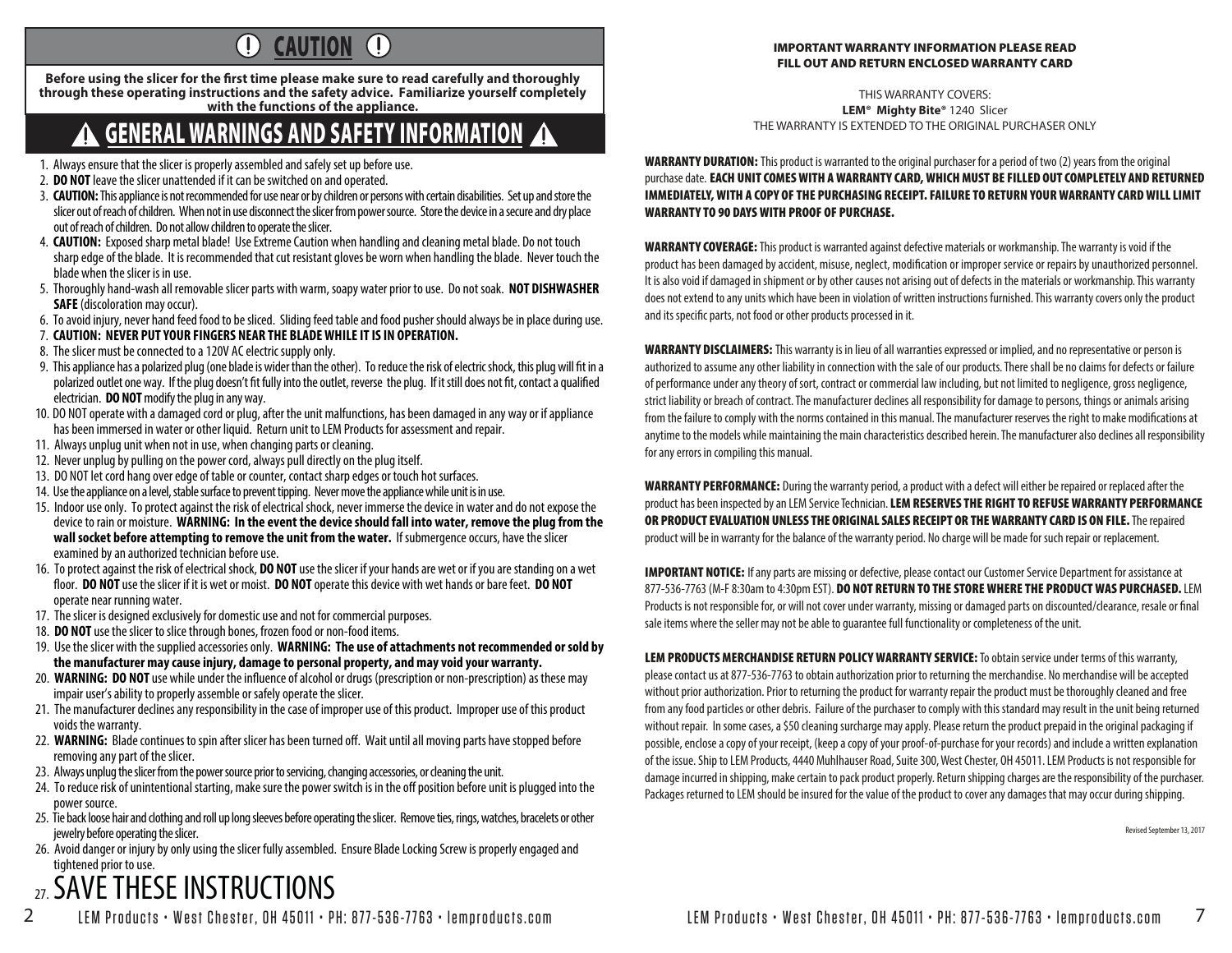### STORAGE

#### **SWITCH POWER TO "OFF" POSITION, UNPLUG SLICER FROM OUTLET AND SET THICKNESS ADJUSTMENT KNOB TO "0" SETTING.**

#### **Note: Always align food support with the blade for safety and blade protection during storage and maintenance. This is accomplished by returning the thickness adjustment knob to the "0" position.**

- Unplug slicer and allow it to cool completely before storing.
- Align food support with the blade for safety and blade protection during storage and maintenance. This is accomplished by returning the thickness adjustment knob to the "0" position.
- Store slicer in a secure and dry place out of reach of children.
- Slicer should be stored unplugged, in upright position on a stable surface, preferably in the original packaging.

### SLICER USAGE

### **Uses For Your Food Slicer**

#### **For best results follow these tips:**

- To slice meat wafer thin, meat should be firm but not throughly frozen.
- Meat should be boneless. Fruit should be free of pits and large seeds.
- Food with an uneven texture-like fish and thin steaks –are often difficult to slice. Freeze for 2 to 4 hours so food is firm before slicing.
- At canning time, slicer can quickly cut cucumbers, onions or other vegetables or fruits for delicious pickles…apples pies…vegetables.

#### **HOT ROASTS: BEET, PORK, LAMB, HAM**

- When slicing warm boneless roast, remove from oven at least 15 to 20 minutes before slicing. The roast will retain more natural juices and slice evenly without crumbing.
- Cut the roast, if necessary, to fit on food tray. If roast is tied, turn off motor and remove strings one at a time as strings near blade.

#### **EXTRA-THIN SLICED CORNED BEEF OR FRESH BEEF BRISKET**

Chill cooked brisket overnight in cooking liquid. Before slicing, drain and reserve meat drippings from brisket. Pat dry with paper towels. Remove excess fat. Slice well chilled brisket to desired thickness. To serve hot, place slices on heat proof platter and moisten with small amount of reserved meat dripping. Heat in 300˚oven for 30 minutes.

#### **CHEESE**

Chill thoroughly before slicing. Cover with foil to keep moist. Before serving, let cheese reach room temperature-this enhances the natural flavor.

#### **COLD CUTS**

Cold cuts keep longer and retain flavor if sliced as needed. For best results, chill first. Remove any plastic or hard casing before slicing. Use a constant, gentle pressure for uniform slices.

#### **VEGETABLE AND FRUIT**

Your slicer is "made to order" for slicing many vegetables and fruits including potatoes, tomatoes, carrots, cabbage (for slaw), eggplant, squash and zucchini. Potato may be sliced thick for casseroles or thin for chips. Fresh pineapple may be sliced neatly. Cut off top and slice to order.

#### **BREADS, CAKES AND COOKIES**

Freshly baked bread should be cooled before slicing. Use day-old or slightly stale bread for extra-thin slices for toasting. Your slicer is ideal for all types of party breads, pound cake and fruit cake. For wafer-like ice box cookies, chill dough in refrigerator, slice as desired.

## WARNING! SHARP BLADE

### **HANDLE CAREFULLY! KEEP FINGERS AWAY FROM THE CUTTING BLADE!**

**NEVER FEED FOOD BY HAND! ALWAYS USE THE FOOD PUSHER!**

**Always use completely assembled meat slicer with sliding feed table and food pusher.**

**Protective/cut resistant gloves are recommended whenever handling blade!**

#### $\left(\overline{\mathbb{D}}\right)$ CAUTION

**Before cleaning, assembling or disassembling meat slicer, make sure the slicer motor is OFF and the plug is removed from the outlet/power source.**

### KNOW YOUR SLICER



| Part# | Description                      | <b>OTY</b> | Part# | Description                | <b>OTY</b> |
|-------|----------------------------------|------------|-------|----------------------------|------------|
|       | Blade - 8 1/2" (fine & serrated) |            | 9     | Food Pusher                |            |
| 2     | Blade Locking Screw              |            | 10    | Sliding Feed Table Top     |            |
| 3     | <b>Belt</b>                      |            | 11    | Sliding Feed Table Support |            |
| 4     | Gear                             |            | 12    | Base                       |            |
| 5     | Motor Assembly                   |            | 13    | Power Switch               |            |
| 6     | Food Support                     |            | 14    | Power Cord Assembly        |            |
| 7     | Thickness Adjustment Knob        |            | 15    | Feet (w/ Set of Screws)    |            |
| 8     | Thumb Guard                      |            | 16    | <b>Bottom Cover</b>        |            |

### SLICER OPERATING INSTRUCTIONS

Before using the slicer for the first time, please make sure to carefully and thoroughly read through these **operating instructions and safety advice. Familiarize yourself completely with the functions and operations of the slicer. Please keep these instructions with your slicer and make sure that everyone who will be operating the slicer has read them.**

**This slicer is intended exclusively for slicing normal household foods. The food to be sliced must be thawed,**  unpacked and free from bones before it can be sliced. Any other use or modification to the equipment shall **be considered as improper use and could give rise to considerable dangers and may void the warranty.**